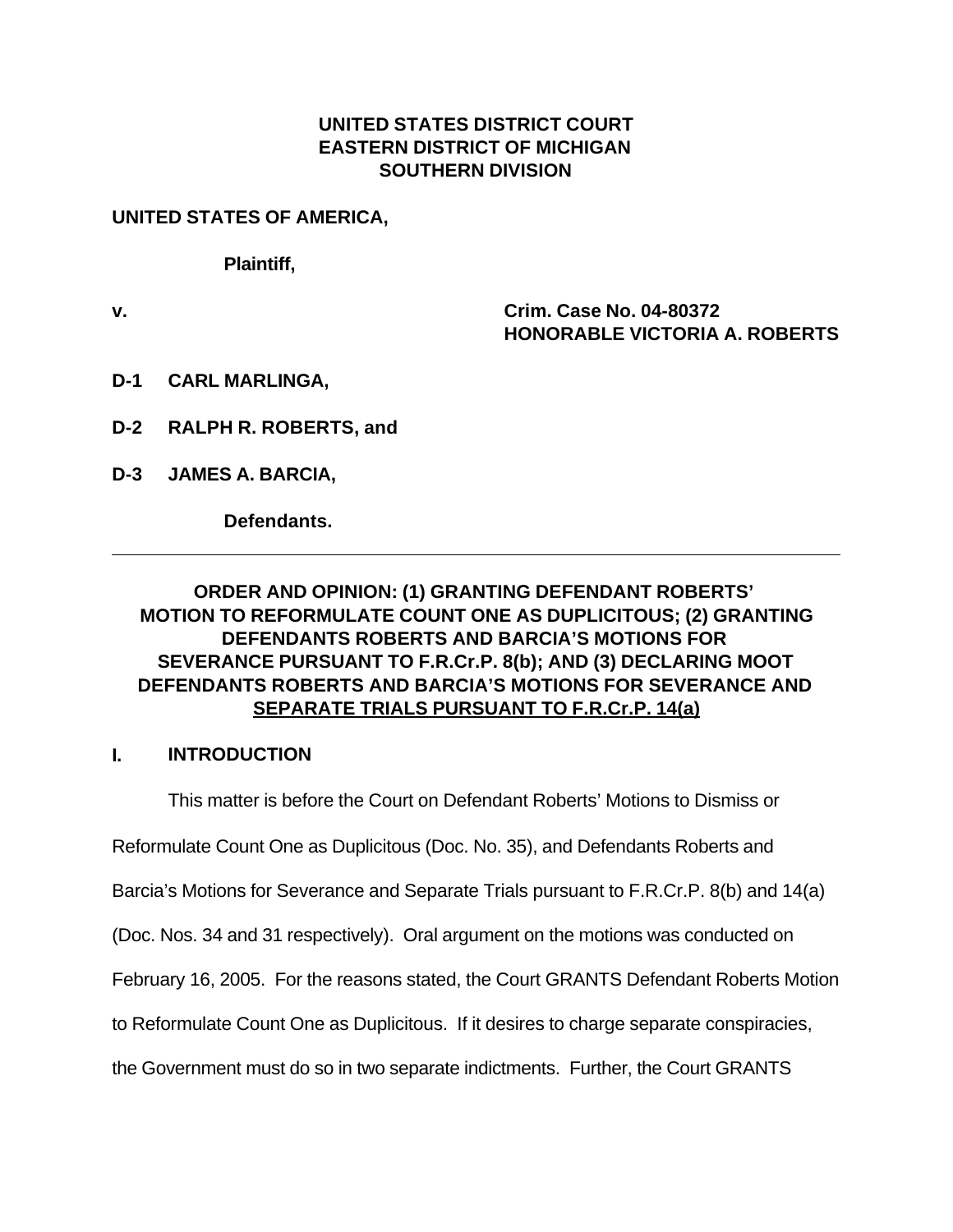Defendants Roberts' and Barcia's Motions for Severance pursuant to F.R.Cr.P. 8(b). Roberts and Marlinga will be tried together; and, Barcia and Marlinga will be tried together in another trial. Because of this ruling on Rule 8(b), Defendants Roberts and Barcia's Motions for Severance and Separate Trials pursuant to F.R.Cr.P. 14(a) are moot.

#### **II. BACKGROUND**

Carl Marlinga, Ralph Roberts and James Barcia are charged in a nine-count Indictment issued by the Grand Jury on April 22, 2004. Roberts is charged in three counts (I,II, and VII). Barcia is charged in two counts (V and VIII). Marlinga is charged in all counts. The charges stem from Marlinga's unsuccessful bid for the United States House of Representatives. He is the former Macomb County Prosecutor. Roberts is a Macomb County, Michigan realtor and owner of Ralph Roberts Realty. Barcia is currently a member of the Michigan State Senate and a former member of the United States House of Representatives.

Count One charges Marlinga and Roberts with conspiracy to defraud and deprive citizens of their right to the honest services of Carl Marlinga as the Macomb County Prosecutor using the mails in violation of 18 U.S.C. §§ 1341, 1346, and 371. Count Two charges Marlinga and Roberts with the substantive offense of defrauding and depriving citizens of their right to the honest services of Carl Marlinga as the Macomb County Prosecutor using the mails in violation of 18 U.S.C. §§ 1341 and 1346. Counts Three and Four charge Marlinga with defrauding and depriving citizens of their right to his honest services as the Macomb County Prosecutor using wire communications in violation of 18 U.S.C. §§ 1341 and 1346. Count Five charges Marlinga and Barcia with making a false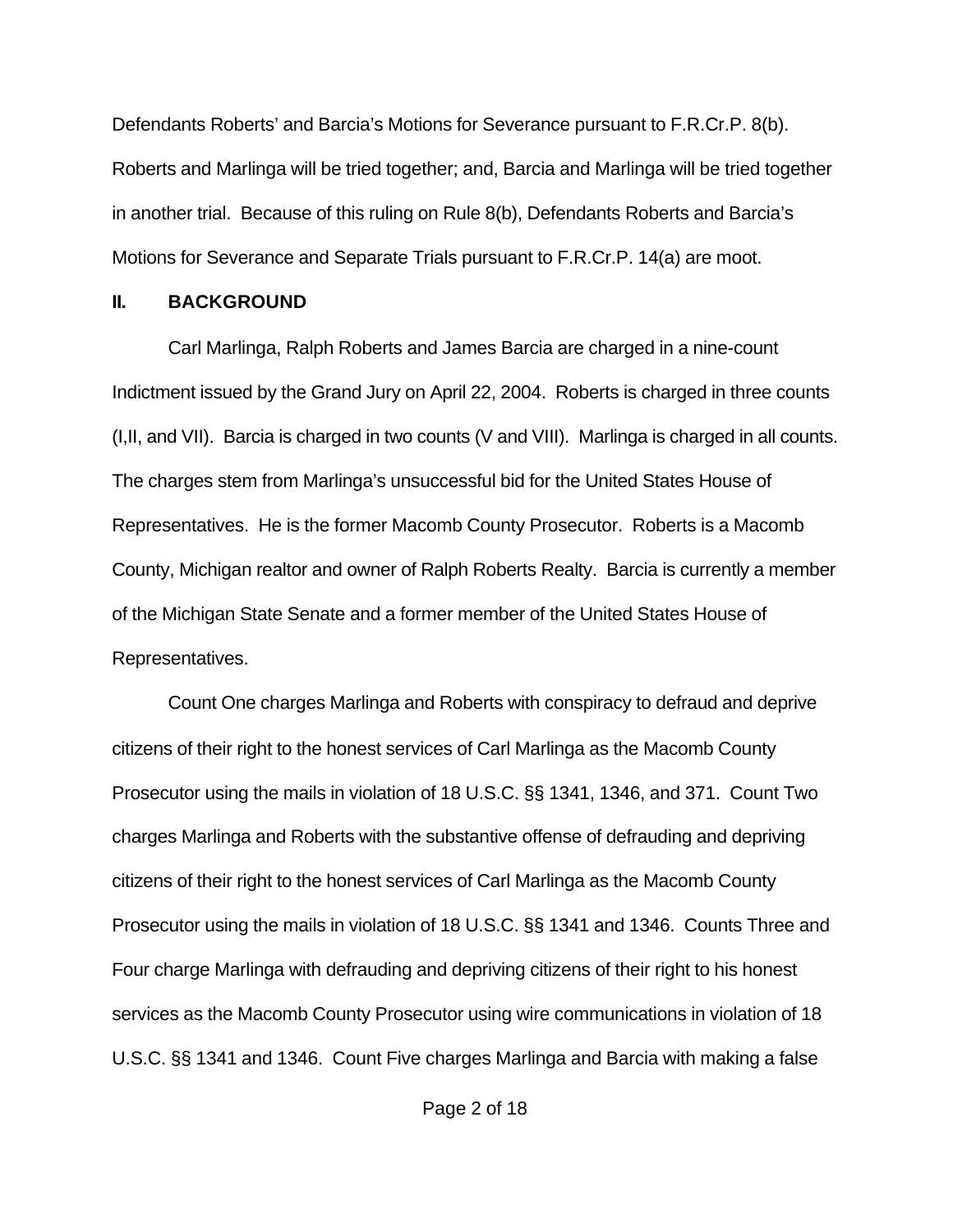statement to an agency of the United States, aiding, abetting, counseling, commanding, inducing and procuring in violation of 18 U.S.C. §§ 1001(a), 2(a). Count Six charges only Marlinga, and mirrors Count Five, except it alleges that the Michigan Democratic Party served as the conduit for unlawful campaign donations. Count Seven charges Marlinga and Roberts with procuring contributions to Carl Marlinga and Carl Marlinga for Congress which in the aggregate exceeded the \$2,000 contribution limitations by concealing conduit contributions in violation of 21 U.S.C.  $\S$ § 441a(a)(1)(A), 441a(8), 437g(d), and 18 U.S.C. § 2. Count Eight charges Marlinga and Barcia with exceeding limits on contributions, procuring, commanding, and counseling in violation of 2 U.S.C. §§ 441a(a)(1)(A), 441a(8), 437g(d), and 18 U.S.C. § 2. Finally, Count Nine charges Marlinga with procuring contributions to Carl Marlinga and Carl Marlinga for Congress which in the aggregate exceeded the \$2000 contribution limitations by concealing conduit contributions in violation of 441a(a)(1)(A), 441a(8), 437g(d), and 18 U.S.C. § 2.

Roberts contends that Count One actually alleges two separate conspiracies, only one of which he is alleged to be involved. Roberts asserts that Count One should be dismissed or reformulated to include only one of the two conspiracies. Additionally, Roberts and Barcia assert that they are misjoined with each other pursuant to F.R.Cr.P. 8(b), and should be severed. If the Court denies them relief under Rule 8(b), they request severance and separate trials under F.R.Cr.P. 14, arguing prejudice.

#### **III. APPLICABLE LAW AND ANALYSIS**

### *A. Duplicity*

Defendant Roberts attacks Count One of the Indictment, arguing that the count is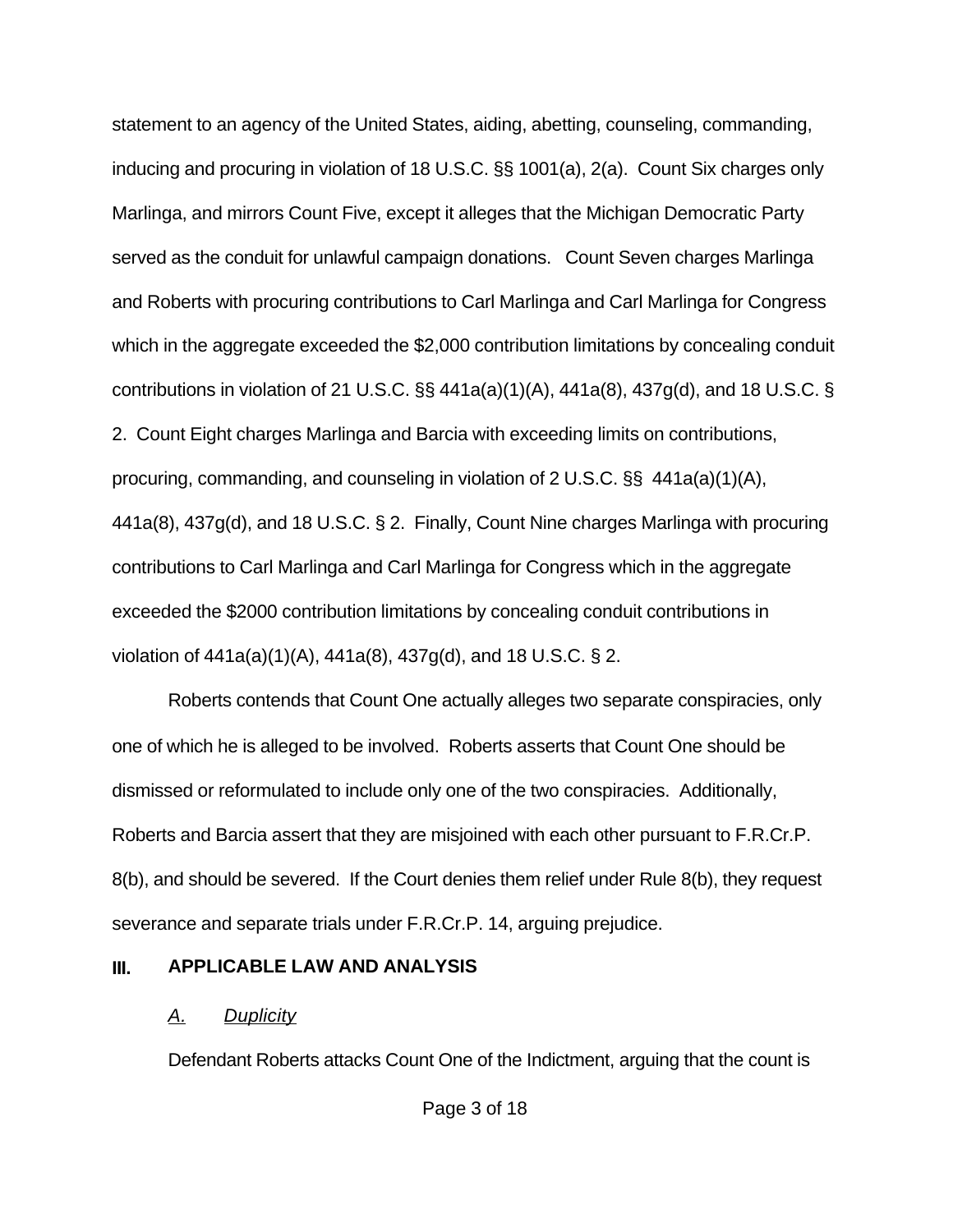duplicitous in that it alleges two separate and distinct conspiracies.

"Duplicitous indictments implicate the protections of the Sixth Amendment guarantee of jury unanimity." *United States v. Hood*, 210 F.3d 660, 662 (6<sup>th</sup> Cir. 2000). Impermissible duplicity occurs when a single count charges "separate and distinct" crimes. *United States v. Davis, 306 F.3d 398, 415 (6<sup>th</sup> Cir. 2002). To avoid duplicity, the* Government is required to not charge separate and distinct crimes in a single count. *See id.* "The overall vice of duplicity is that the jury cannot in a general verdict render its finding on each offense, making it difficult to determine whether a conviction rests on only one of the offenses or on both." *United States v. Washington*, 127 F.3d 510, 513 (6<sup>th</sup> Cir. 1997); see United States v. Campbell, 279 F.3d 392, 398 (6<sup>th</sup> Cir. 2002).

#### 1. Count One of the Indictment

In order to establish whether Count One alleges a single or multiple conspiracies, additional background is necessary. Count One charges Roberts and Marlinga with conspiracy to defraud and deprive citizens of their intangible right to the honest services of the Macomb County Prosecutor, using the mails in violation of 18 U.S.C. §§ 1341, 1346, and 371. According to the Government, "the conspiracy alleged is one between Roberts and Carl Marlinga regarding the Moldowan case." Gov. Br. Opp'n Mo. Dismiss or Reformulate at p. 3. The Government says the scheme was devised by Marlinga to obtain campaign contributions in exchange for agreeing to make decisions which involved his official position as Macomb County Prosecutor.

The Indictment alleges the conspiracy involved the position Marlinga's office would take in Michigan state courts regarding the fairness of the 1991 Jeffrey Moldowan trial. In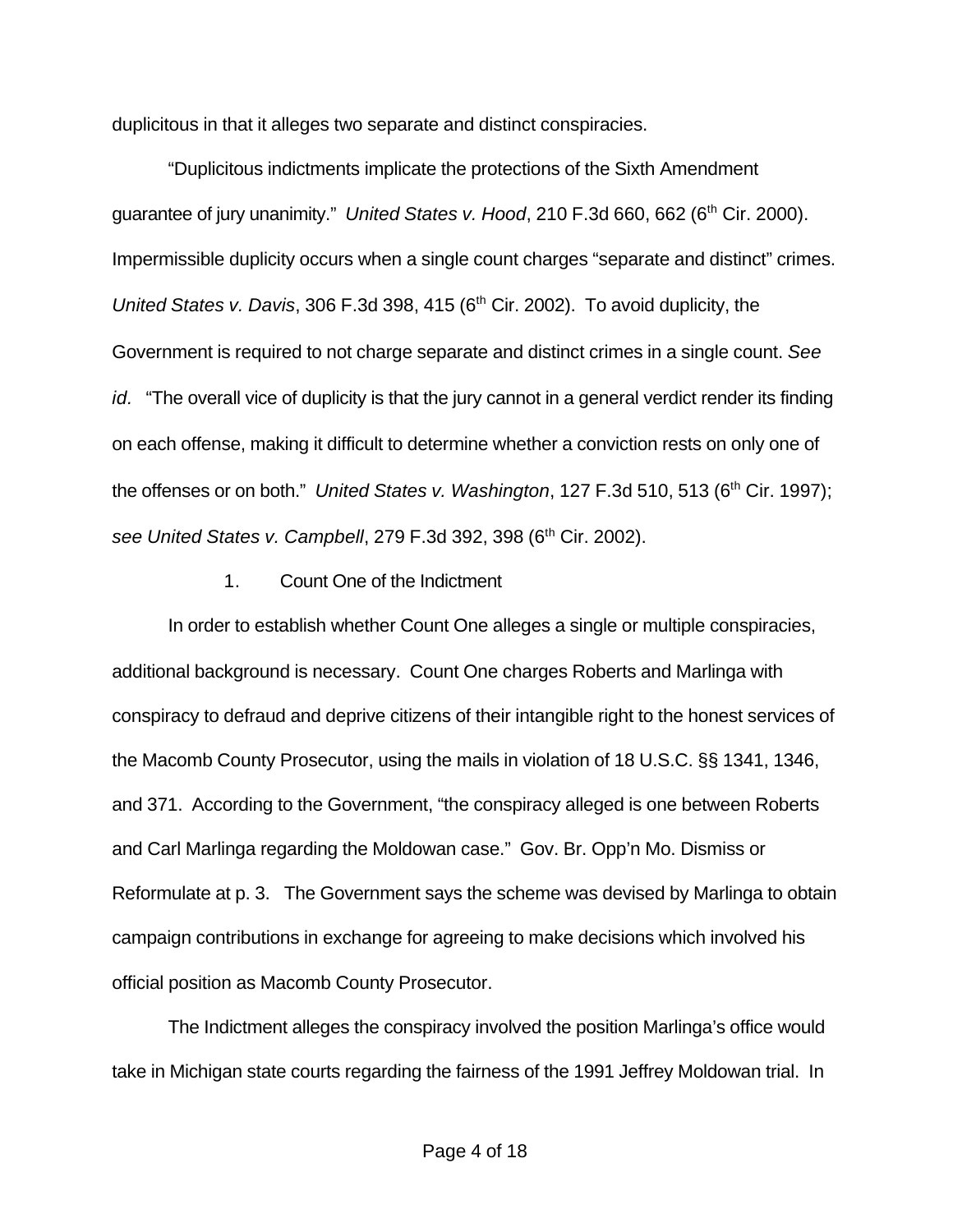1991, Moldowan and Michael Cristini were convicted of Assault with Intent to Commit Murder, Criminal Sexual Conduct, and Kidnapping.<sup>1</sup>

Moldowan sought a new trial, arguing that unreliable bite-mark testimony should not have been admitted against him. The Indictment alleges that the Macomb County Prosecutor's office "vigorously and successfully opposed all efforts for a new trial for Moldowan" until December 2001. Indictment at pp. 2-3. According to the Indictment, Roberts offered, and Marlinga agreed to accept, contributions to Carl Marlinga for Congress in exchange for acts in his official capacity to support a new trial for Moldowan. This, according to the Indictment, constituted an unlawful *quid pro quo*.

Count One also asserts that during the same time period Marlinga conspired with Dennis Johnston, an unindicted co-conspirator who is the attorney for both James Hulet and Moldowan. In September 2001, the Macomb County Prosecutor's Office charged Hulet with numerous offenses, including Criminal Sexual Conduct in the First Degree; three counts of Delivery of a Controlled Substance to a Minor; Felony Firearms; Possession with Intent to Deliver a Controlled Substance; Possession of MDMA (Ecstacy); Maintaining a Drug House; and Contributing to the Delinquency of a Minor. Hulet also faced a civil suit by the victim of the sexual assault. The Indictment asserts that Hulet's attorney offered, and Marlinga agreed to accept, illegal campaign contributions to Carl Marlinga for Congress in exchange for acts in his official capacity as Macomb County Prosecutor regarding the Hulet case. This, according to the Indictment, also constituted an unlawful *quid pro quo*.

<sup>&</sup>lt;sup>1</sup> According to the indictment, Roberts' connection to Moldowan is through Moldowan's sister, who is employed by Ralph Roberts Realty. Indictment at p.3.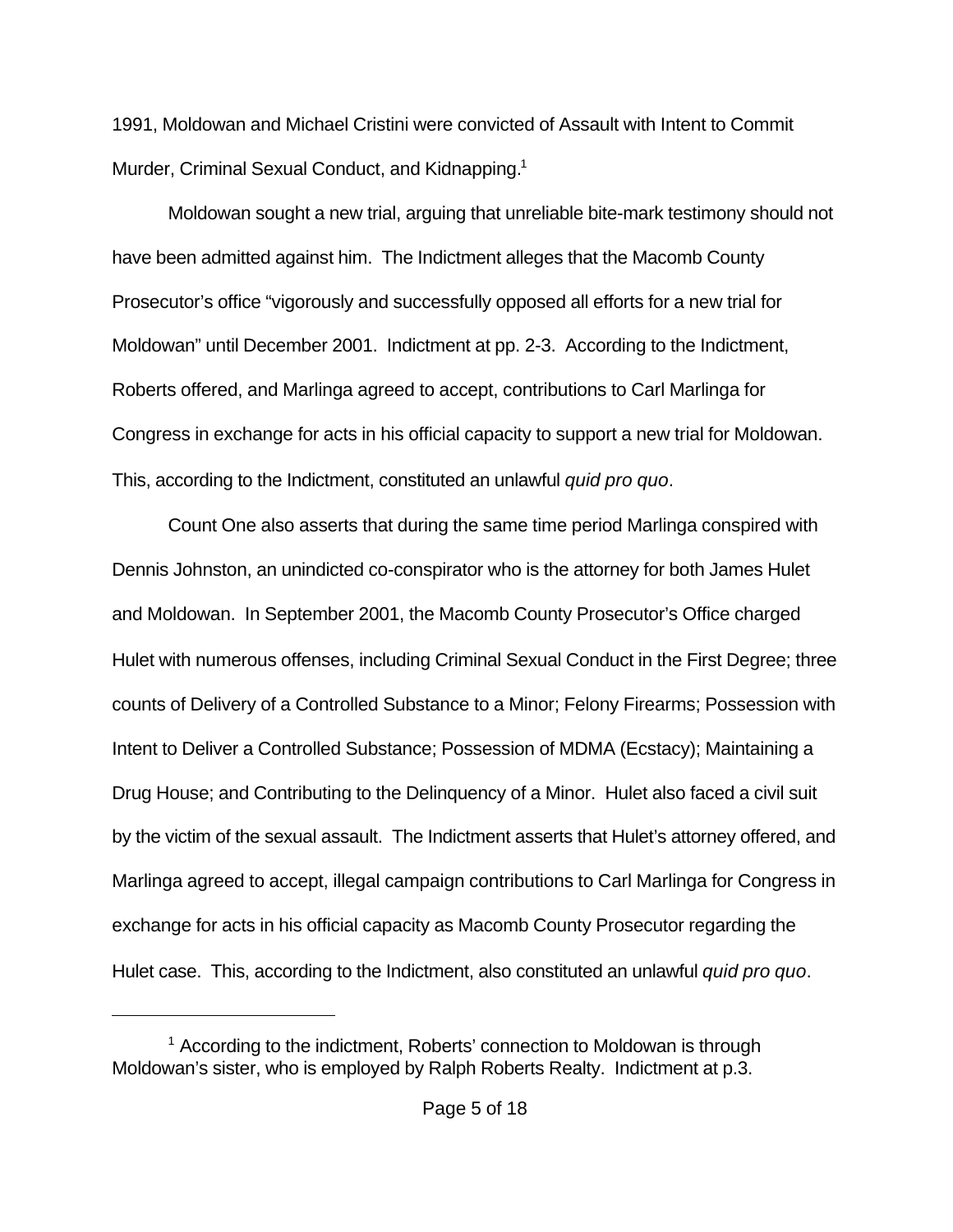The Indictment alleges that the connection between the two matters is an August 26, 2002 meeting between Marlinga and Johnston. At the meeting, Marlinga requested that Johnston proceed with the Moldowan trial prior to the November election, but that he postpone resolution of the Hulet case until after the election. Roberts asserts that this meeting is insufficient to establish a single conspiracy involving him, Barcia and Hulet. On the other hand, the Government asserts that Marlinga's request at the meeting sufficiently extended the scope of the Marlinga-Johnston conspiracy regarding the Hulet case, to the Moldowan case, in which Roberts was already a conspirator.

#### a. Single vs. Multiple Conspiracy

In determining whether there is a single conspiracy or multiple conspiracies, "we must bear in mind that the essence of the crime of conspiracy is agreement[; and that in] order to prove a single conspiracy the government must show that each alleged member agreed to participate in what he knew to be a collective venture directed toward a common goal." *United States v. Warner*, 690 F.2d 535 at 548-549 (6th Cir. 1982). "The principal considerations in determining the number of conspiracies are the existence of a common goal, the nature of the scheme, and the overlapping of the participants in various dealings." *United States v. Smith*, 320 F.3d 647, 652 (6<sup>th</sup> Cir. 2003). Importantly, "[a] defendant may be convicted for a single conspiracy if the evidence supports a finding that he had knowledge or foresight of the conspiracy's multiplicity of objectives." *Id.* at 653. Thus, "a single conspiracy does not become multiple conspiracies simply because each member of the conspiracy did not know every other member, or because each member did not know of or become involved in all of the activities in furtherance of the conspiracy."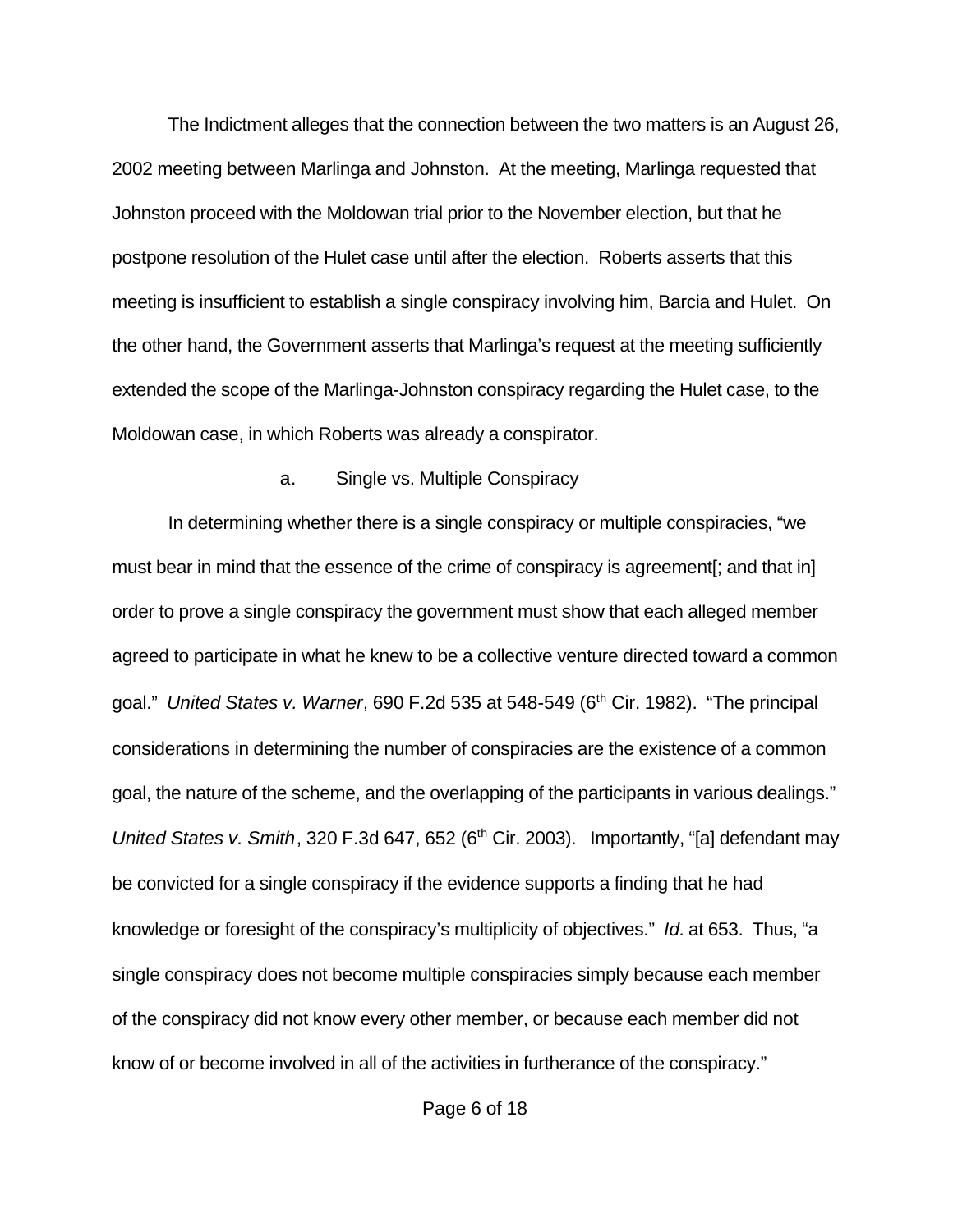*Warner*, 690 F.2d at 549.

In support of his assertion that Count One includes multiple conspiracies, only one of which he is allegedly a part of, Roberts argues: (1) there is a lack of an overarching agreement; and (2) the two schemes do not bear any indicia of commonality (e.g., they have different memberships, goals, overt acts, and no overlap). As for the discussion between Marlinga and Johnston, Roberts says that the Indictment does not assert he knew Johnston represented both Moldowan and Hulet; the discussion was unknown to him; and, the Indictment does not allege that Roberts knew of or in any way coordinated his Moldowan-related actions with Johnston, Hulet's attorney.

The Government responds that Marlinga conspired with Johnston regarding both the Hulet and Moldowan matters, and that, minimally, Marlinga considered the two cases linked since he discussed the timing of Johnston's actions in the Moldowan and Hulet cases. The Government says that Marlinga worked with Johnston to have the Moldowan matter tried before the November election for Marlinga's political benefit. Marlinga also sought to avoid a plea by Hulet until after the election. The Government contends that the Johnston and Marlinga connections to both Hulet and Moldowan are sufficient to establish a single conspiracy.

This case is very similar to *Kotteakos v. United States*, 328 U.S. 750 (1946). *Kotteakos* involved a scheme to defraud the federal government by fraudulently obtaining loans and advances offered by the Federal Housing Administration. There was one central figure in the entire scheme, Brown, who pled guilty. He was the mastermind and knew all of the individuals involved. The defendants each worked through Brown to obtain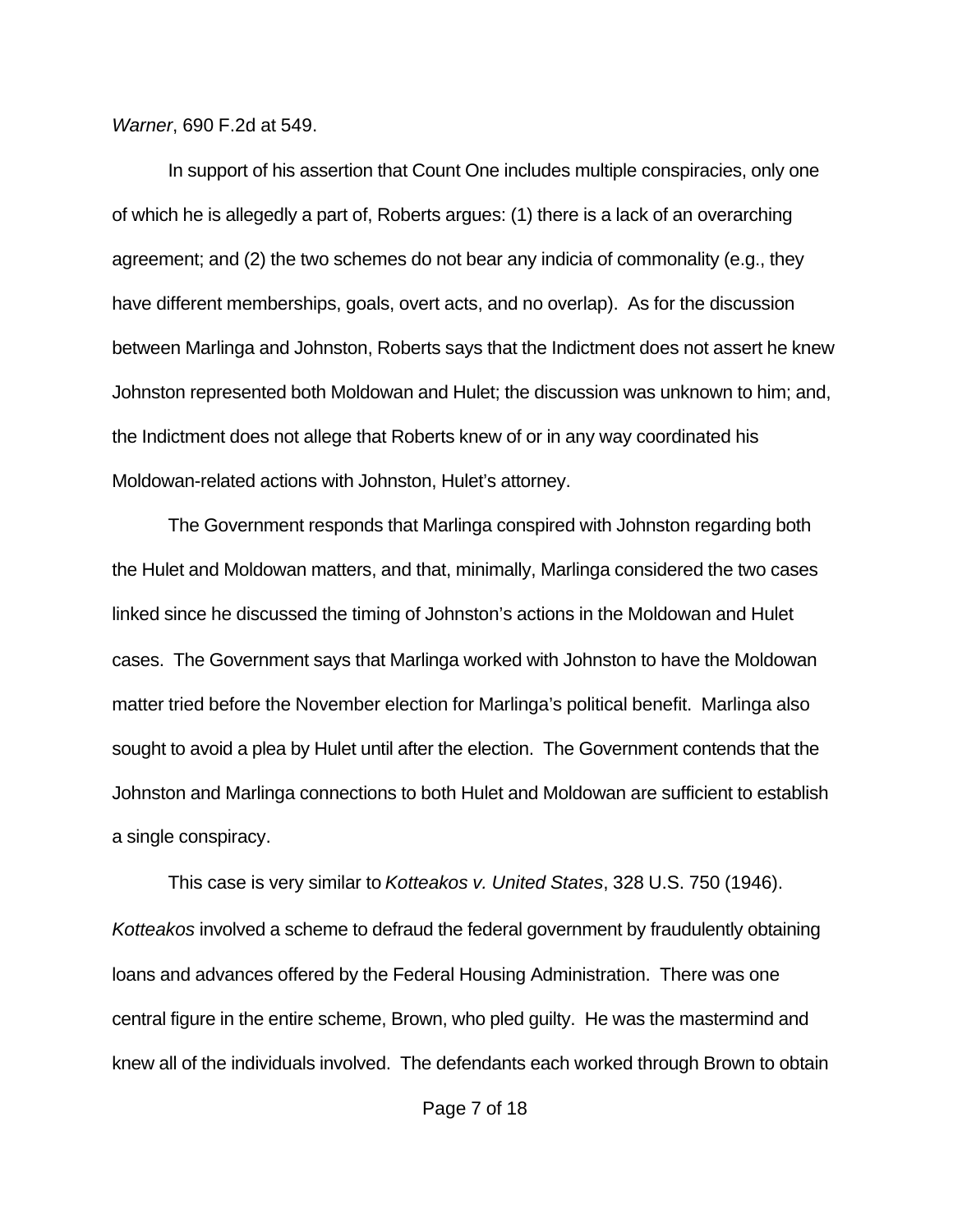the loans and advances. During the trial, the prosecution did not show that the various defendants knew of the existence of the others or, that they intended to profit from the plans of the other defendants.

The *Kotteakos* Court noted that rather than a single conspiracy, at least eight conspiracies existed because the defendants could be clustered into separate, wholly independent groups, none of which had any connection to the others except that they each acted through Brown. *Id.* at 754-755. "[T]he pattern was that of separate spokes meeting at a common center, though we may add[,] without the rim of the wheel to enclose the spokes" and connect each of the parties to a single conspiracy. *Id.* at 755.

Contrary to the Government's position, this Indictment does, indeed, allege two distinct conspiracies in Count One, though only one is pled. Two different means and methods to advance the conspiracy are articulated: one scheme involved the Hulet case; the other involved the Moldowan case. Roberts is only implicated in the scheme involving the Moldowan case. The Indictment attempts to link these two means and methods by the conversation between Johnston and Marlinga, and plead the count as a common scheme or plan. However, a single venture agreed upon by Roberts, Hulet, Barcia and Marlinga, with a common goal, is decidedly missing and not articulated in Count One. $2$ 

This Indictment neither alleges nor suggests that Roberts knew or had reason to know about any alleged coordination of the Moldowan and Hulet cases. *See Smith*, 320

 $2$  That there are two distinct conspiracies is also evidenced by the headings of the indictment. Indictment at p. 4 ("FACTUAL ALLEGATIONS REGARDING THE MOLDOWAN CASE"); *Id.* at 12 ("FACTUAL ALLEGATIONS REGARDING THE HULET CASE")(emphasis supplied).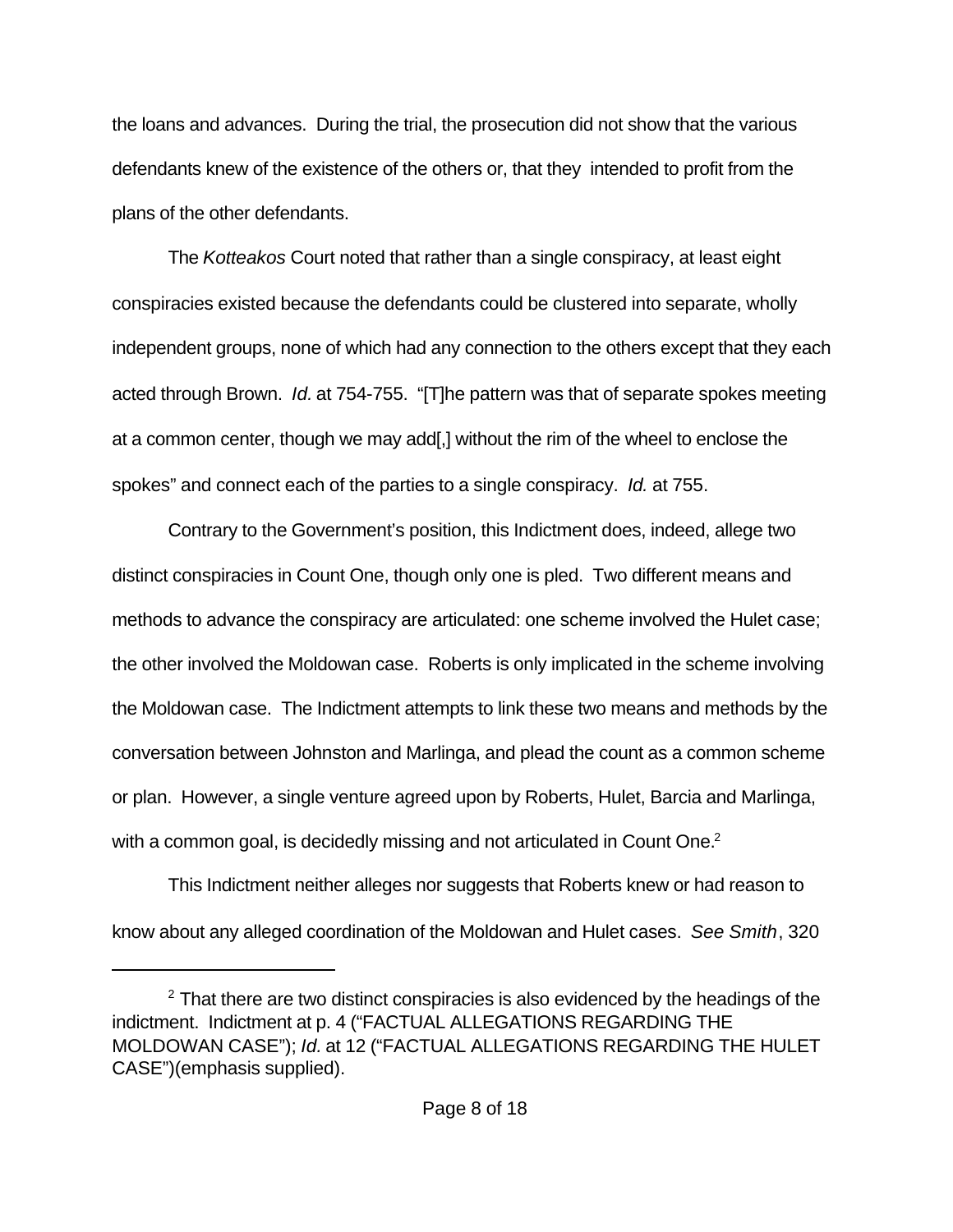F.3d at 653-654 (finding conspiracy requires knowledge or foresight). Nor does the Indictment suggest that the Hulet and Moldowan conspiracies some how depended on or benefitted from the existence of the other. *See Warner*, 690 F.2d at 549. Indeed, the Indictment does not even suggest that Roberts knew or had reason to know that the alleged Hulet scheme existed.

While knowledge of all of the components of the conspiracy is not required for a single conspiracy to exist, each of the alleged co-conspirators must foresee or "realize that he [was] participating in a joint enterprise." *Id.* at 549. The Indictment does not assert that Roberts had, or should have had, some knowledge or foresight that he was participating in a joint venture. Based on the allegations in the Indictment, the Hulet conspiracy could not have been part of a collective venture directed toward a common goal in which Roberts agreed to join. *See id.* at 548-549; *see also Smith*, 320 F.3d at 653-654. Indeed, at the hearing, the Government conceded that Roberts could not be found guilty of Count One based only on acts related to the Hulet conspiracy.

The Government's argument that Marlinga is the link fails for the same reason that the single conspiracy argument failed in *Kotteakos*. While Marlinga may be the center, the Indictment does not articulate a "rim" or an overarching goal that transforms Roberts into a "spoke" in a single conspiracy involving Hulet and Barcia. $3$ 

 $3$  At the hearing, the Government asserted that the August 2002 conversation between Marlinga and Johnston regarding timing of the Moldowan trial and Hulet plea, was made to disguise the conspiracies. This contradicts the Government's brief which argues that the purpose of the meeting was to schedule the cases for "Defendant Marlinga's political benefit." Gov. Br. Opp'n Mo. Reformulate or Dismiss at p. 3. Nonetheless, Roberts' connection to the Hulet conspiracy is, at best, highly tenuous.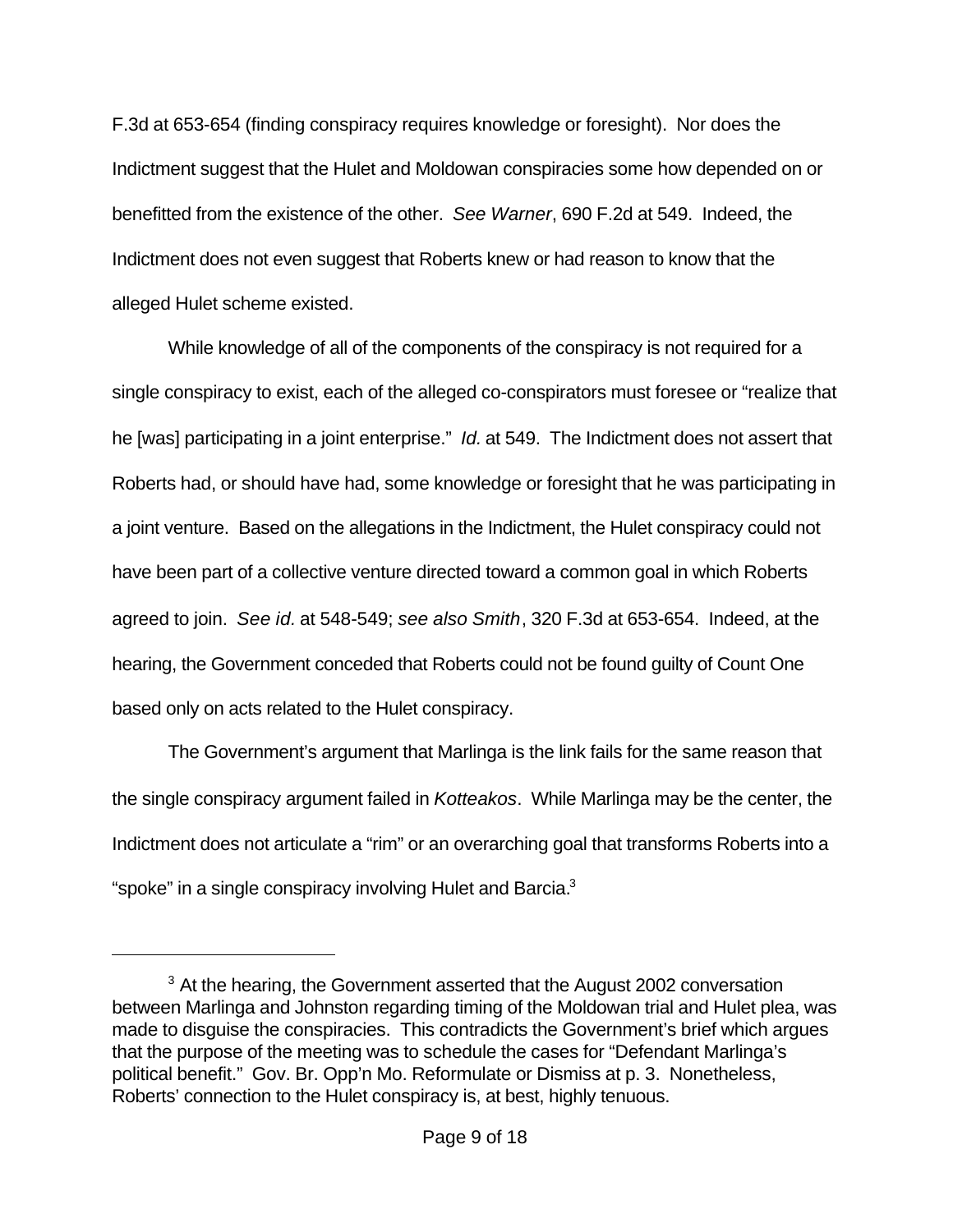Based on the above, the Court finds that Count One of the Indictment includes two separate and distinct conspiracies, both involving Marlinga, but only one involving Roberts. Count One is duplicitous. *See United States v. Davis*, 306 F.3d 398 (6th Cir. 2002).

### b. Count One Must Be Reformulated

Roberts suggests that the Court should dismiss Count One of the Indictment or require the Government to reformulate the count. The Government argues that if the count is found to be duplicitous, an appropriate remedy is a specific jury instruction.

To support its contention that the Count should be dismissed or reformulated, Roberts asserts that: (1) there is a risk that the jury could convict him on a less than unanimous basis; (2) the jury may be confused by the Count; (3) he may be convicted based in whole, or in part, on evidence alleged in the Hulet portion of the conspiracy; (4) he may face prejudice in evidentiary rulings; (5) the jury may have difficulty determining which co-conspirator statements may be considered against him; (6) he may be held liable for the aggregate amount of loss or gain from both conspiracies under the sentencing guidelines; and (6) he may face double jeopardy.

As noted, *supra*, "Duplicitous indictments implicate the protections of the Sixth Amendment guarantee of jury unanimity." *United States v. Hood*, 210 F.3d 660, 662 (6th Cir. 2000). "Duplicity can potentially prejudice the defendant in sentencing, obtaining appellate review, and protecting himself against double jeopardy." *United States v. Washington, 127 F.3d 510, 513 (6<sup>th</sup> Cir. 1997).* 

If a court finds an indictment duplicitous, "Defendant's remedy is to move to require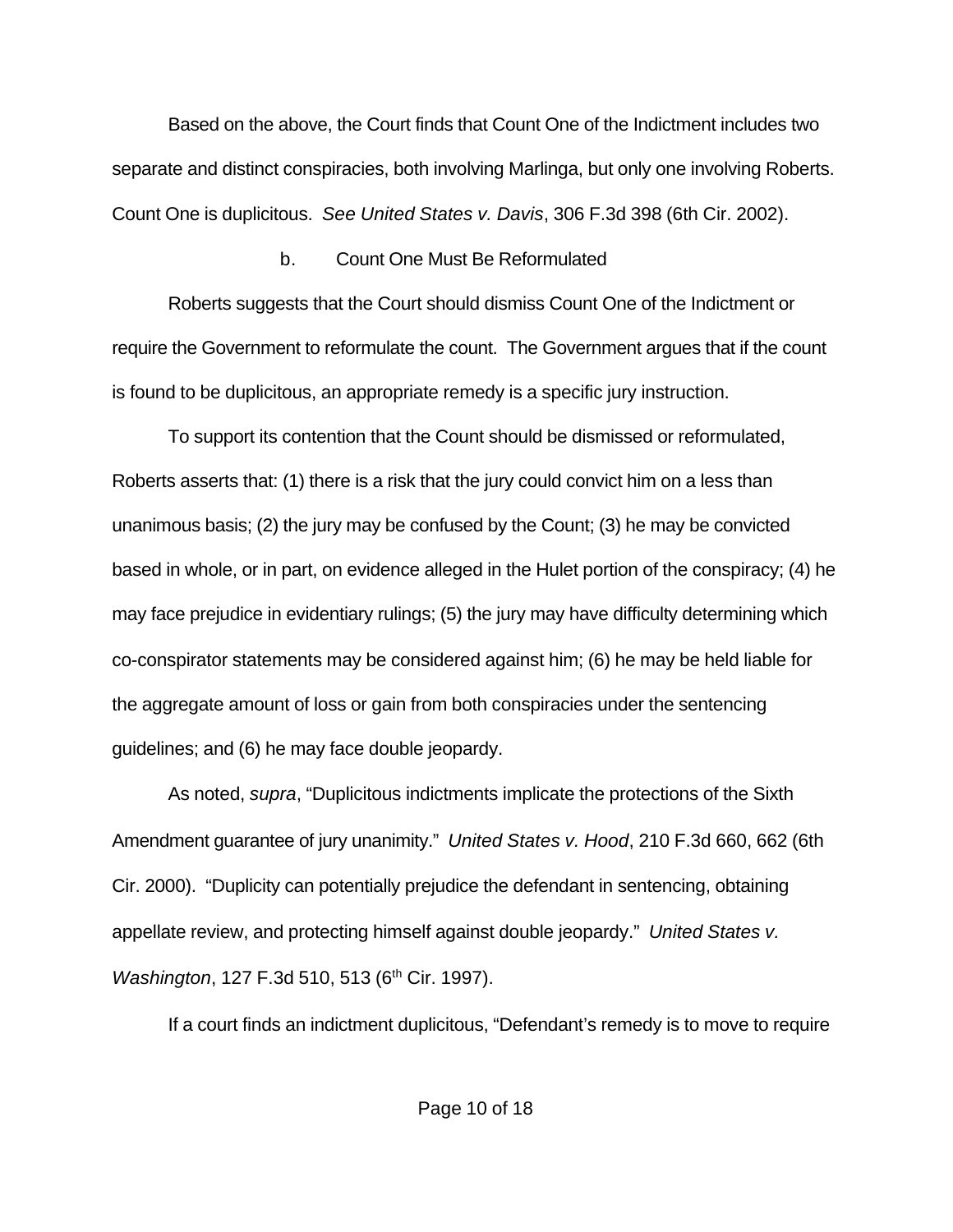the prosecution to elect either the count or the charge within the count upon which it will rely. Additionally, a duplicitous... indictment is remediable by the court's instruction to the jury particularizing the distinct offense charged in each count of the indictment." *United States v. Robinson*, 651 F.2d 1188, 1194 (6th Cir. 1981) (internal citation omitted); *see also Hood*, 210 F.3d at 662-663.

The Government states that it "would not object to an instruction that in order to find Defendant Roberts guilty of the conspiracy charge in Count One of the Indictment, all of the jurors would have to unanimously agree that he was guilty of having conspired as to the Moldowan portion of the conspiracy." Gov. Br. Opp'n Roberts Mo. to Dismiss or Reformulate at p. 4. However, a jury instruction would be an unsatisfactory remedy when the problem and its potential for harm and prejudice is recognized so far in advance of trial.

More importantly, "[a] specific unanimity instruction is required only when one of three situations exists: 1) the nature of the evidence is exceptionally complex; 2) there is a variance between the indictment and proof at trial; or 3) there is a tangible indication of jury confusion, as when the jury has asked questions of the court." *Hood*, 210 F.3d at 663 (*citing United States v. Sanderson*, 966 F.2d 184, 187 (6<sup>th</sup> Cir. 1992)). This case fits none of the *Hood* categories.

The first and third situations are clearly inapplicable. Roberts is not seeking relief because the *evidence* is complex. His concern is the duplicitous nature of Count One. Additionally, at this early juncture, there is no expressed jury confusion, only a prediction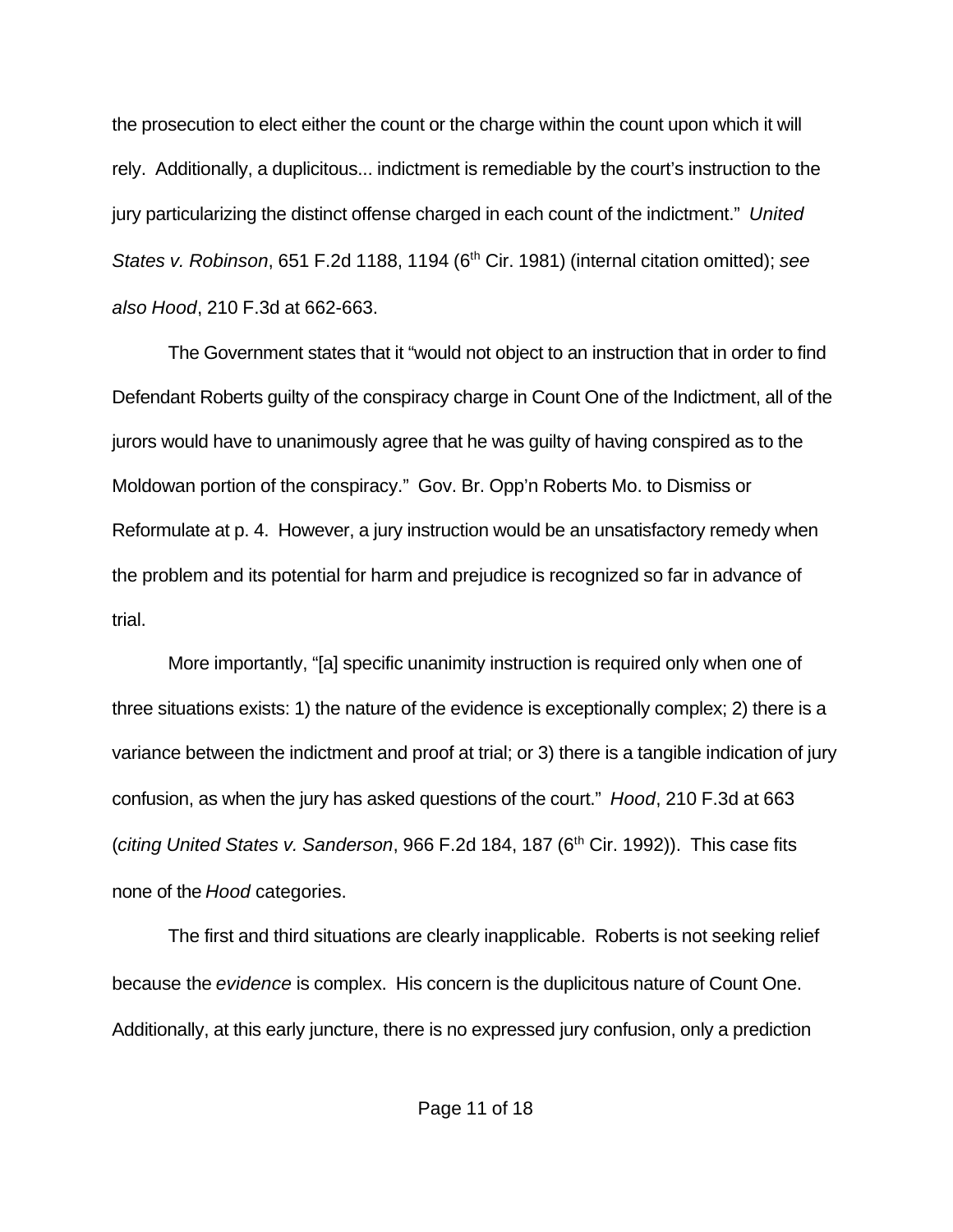that it will likely occur.

The second situation is also inapplicable because the Indictment is duplicitous on its face. It must be remembered that the purpose of curing duplicitous indictments is to reduce or prevent prejudice to the defendant. Acknowledging that Count One of the Indictment is duplicitous prior to trial, but failing to cure the duplicity until the jury instruction stage, would leave this Defendant open to the very prejudices the Court can prevent. Hoping that a jury instruction will remedy a problem that can clearly be solved now, makes no sense. While there are situations in which a jury instruction of unanimity is an appropriate remedy for a duplicitous indictment (e.g., when the indictment *appropriately alleges* a single conspiracy, but the proofs at trial suggest multiple conspiracies), this is not one of them.

The Court requested the Government to present its proposed jury instruction regarding Count One, which it did at the hearing:

# GOVERNMENT'S PROPOSED INSTRUCTION

- (1) Count One of the Indictment charges that Defendants Marlinga and Roberts were both members of one single conspiracy to commit the crime of Conspiracy to Defraud the Citizens of the Honest Services of the Macomb County Prosecutor.
- (2) Some of the defendants have argued that there were really two separate conspiracies– one between Defendant Marlinga and Defendant Roberts regarding the Moldowan case; and another between Defendants Marlinga and others regarding the Hulet case.
- (3) To convict either one of Defendants Marlinga or Roberts of the conspiracy charge, the government must convince all twelve of you that a defendant was a member of at least one of the conspiracies. In other words, all twelve of you must agree that a defendant conspired regarding the Moldowan case, and all twelve of you must agree that a defendant conspired regarding the Hulet case. If the government fails to prove either of these, then you must find that defendant not guilty of the conspiracy charge.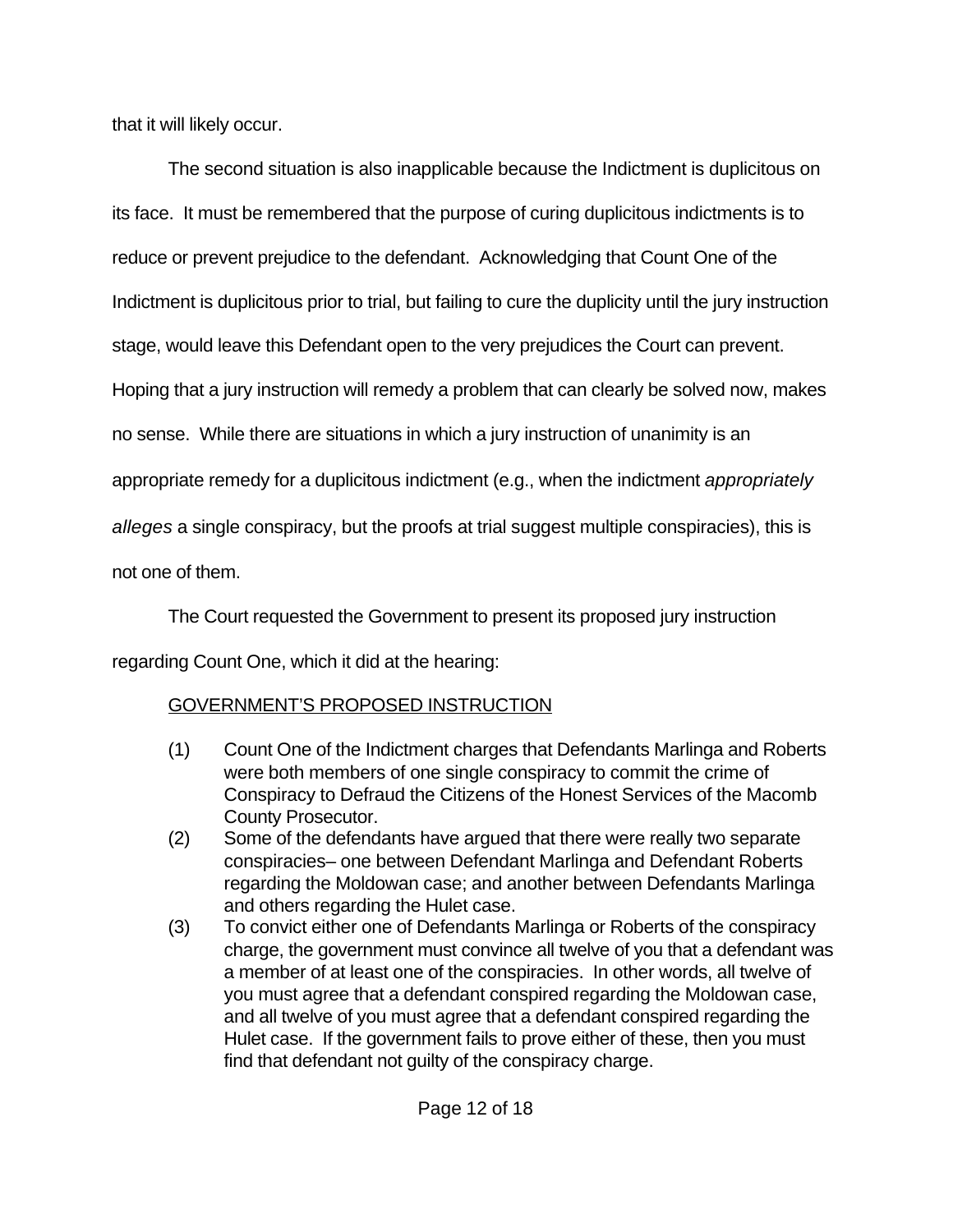Gov't Proposed Jury Instruction Presented at Motion Hearing. However, the Government conceded that this instruction would be confusing and that Roberts could not be convicted under Count One if the jury only believed a Hulet conspiracy occurred and not the Maldowan conspiracy. The Court agrees with the Government. And, this proposed instruction merely confirms the hopelessness of an instruction as a viable remedy for the duplicity of Count One.

Dismissal would also be inappropriate. "The rules about multiplicity and duplicity are pleading rules, the violation of which is not fatal to an indictment." *Robinson*, 651 F.2d at 1194. "This error would [ ] be harmless if the United States were required to elect upon which charge it would proceed. The entire count should not be dismissed when a less drastic ruling will suffice." *Reno v. United States*, 317 F.2d 499, 502 (5th Cir. 1963); *see Hood*, 210 F.3d at 662-663; *United States v. Hitchcock*, 273 F.3d 903, 915 (9th Cir. 2001).

The less drastic option available is reformulation. Electing the charge upon which it will rely does not prejudice the Government --- it only requires the Government to cure a pleading defect in the Indictment, and prevent the ills that arise from a duplicitous count in an Indictment. *See Hood*, 210 F.3d at 663.

The Government indicated that it would seek a superseding indictment if the Court orders action other than a curative jury instruction. Because of the Court's finding that misjoinder has occurred, discussed *infra*, a single superceding indictment charging two conspiracies is not appropriate. Separate indictments is the only solution.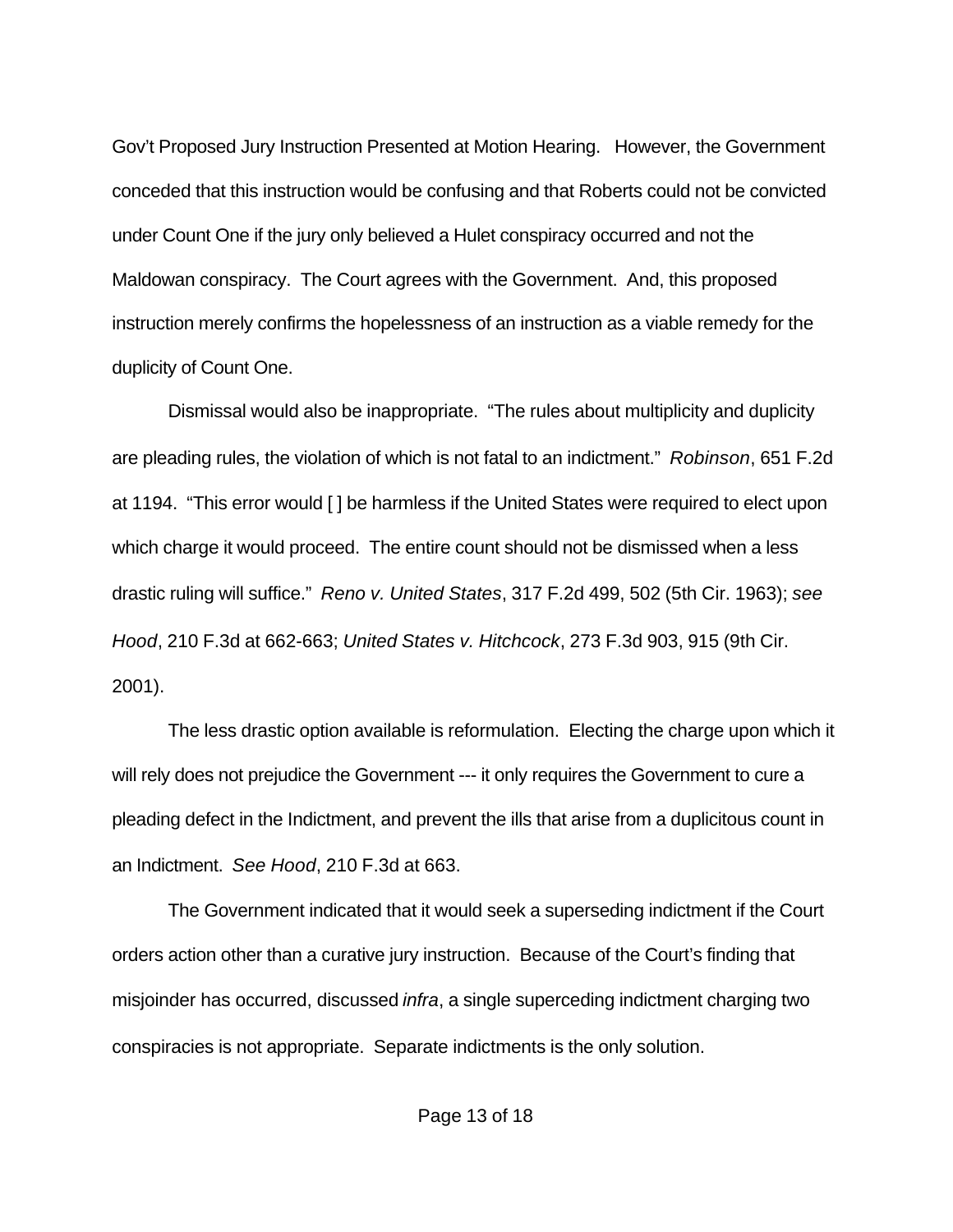The Court GRANTS Defendant Roberts' Motion to the extent that he seeks

reformulation because of duplicity. The Court ORDERS the Government to reformulate

Count One of the indictment.

# *B. F.R.Cr.P. 8(b): Misjoinder*

In separate motions, Barcia and Roberts contend they are misjoined with each other.<sup>4</sup>

Pursuant to Federal Rule of Criminal Procedure 8(b):

The indictment or information may charge 2 or more defendants if they are alleged to have participated in the same act or transaction, or in the same series of acts or transactions, constituting an offense or offenses. The defendants may be charged in one or more counts together or separately. All defendants need not be charged in each count.

"While it is true that Rule 8(b) should be construed in favor of joinder, [ ] it is also true that

failure to meet the requirements of this rule constitutes misjoinder as a matter of law."

*United States v. Hatcher*, 680 F.2d 438, 440 (6<sup>th</sup> Cir. 1982) (internal citations omitted).

The Sixth Circuit has held that "[u]nder Rule 8(b) multiple defendants may be joined *only* if

a sufficient nexus exists between the defendants and the single or multiple acts or

transactions charged as offenses." United States v. Johnson, 763 F.2d 773, 775 (6<sup>th</sup> Cir.

1985)(emphasis added). "A group of acts or transactions constitutes a 'series' if they are

logically interrelated, and... a group of acts or transactions is logically interrelated, for

<sup>&</sup>lt;sup>4</sup> While the motions and briefs appear to argue Barcia and Roberts are misjoined with Marlinga as well, counsel conceded at the February 16<sup>th</sup> hearing that they seek severance only of the Moldowan and Hulet allegations. If these allegations are severed, counsel concede their clients are properly joined in separate indictments with Marlinga on allegations common to each of them and Marlinga.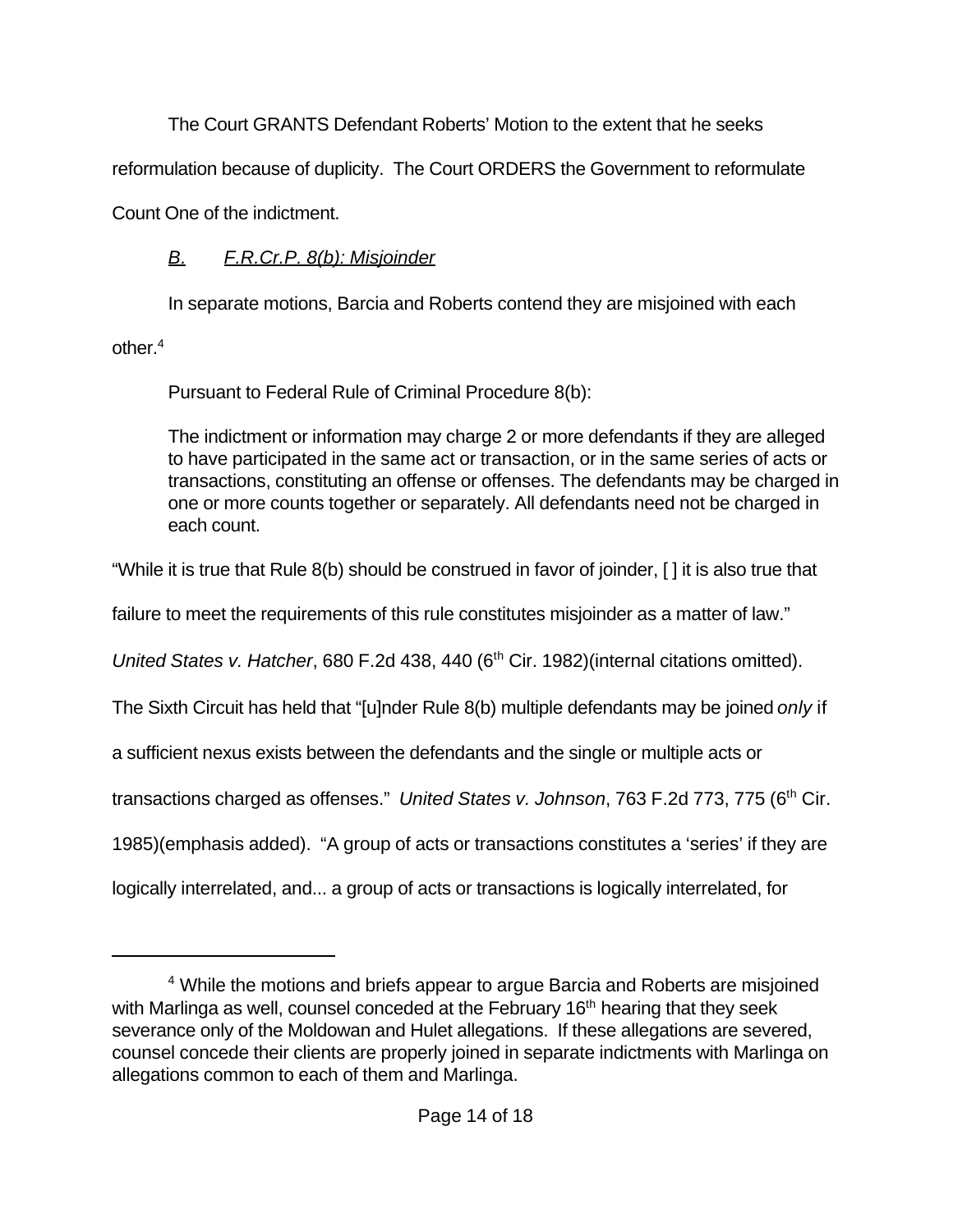instance, if the acts or transactions are part of a common scheme or plan." *United States v. Beverly*, 369 F.3d 516, 533 (6th Cir. 2004)(*citing Johnson*, 763 F.2d at 776).

In a case of misjoinder "the trial judge has no discretion on the question of severance. Severance in such a case is mandatory." *Hatcher*, 680 F.2d at 441. Indeed, failure to sever when misjoinder has occurred is error. *Id.* at 442.

This case is analogous to *United States v. Hatcher*, 680 F.2d 438, 440 (6<sup>th</sup> Cir. 1982). In *Hatcher*, defendants Hatcher and Manetas were jointly indicted and jointly tried for federal narcotics crimes. Both defendants were charged with three counts relating to possession and distribution of heroin. Additionally, Hatcher alone was charged with three counts relating to possession and distribution of cocaine. The Sixth Circuit held the fact that all counts against both defendants were based on possession and distribution of narcotics was insufficient to justify joinder, even though the evidence showed that Manetas was Hatcher's source of heroin. The trial judge committed reversible error by not granting Manetas' motion for Rule 8(b) severance because "the indictment on its face alleges no connection between Manetas and the cocaine related charges against Hatcher. Neither does the record reveal any evidence of such connection." *Id.* at 441. The Sixth Circuit emphasized "[i]f multiple defendants are improperly joined under Rule 8(b) because they are charged with offenses that are unrelated, then they are considered as prejudiced by that fact and the trial judge has no discretion on the question of severance." *Id.* 

1. Roberts and Barcia Are Misjoined; They Must Be Severed Roberts asserts that there are two separate and distinct conspiracies alleged in the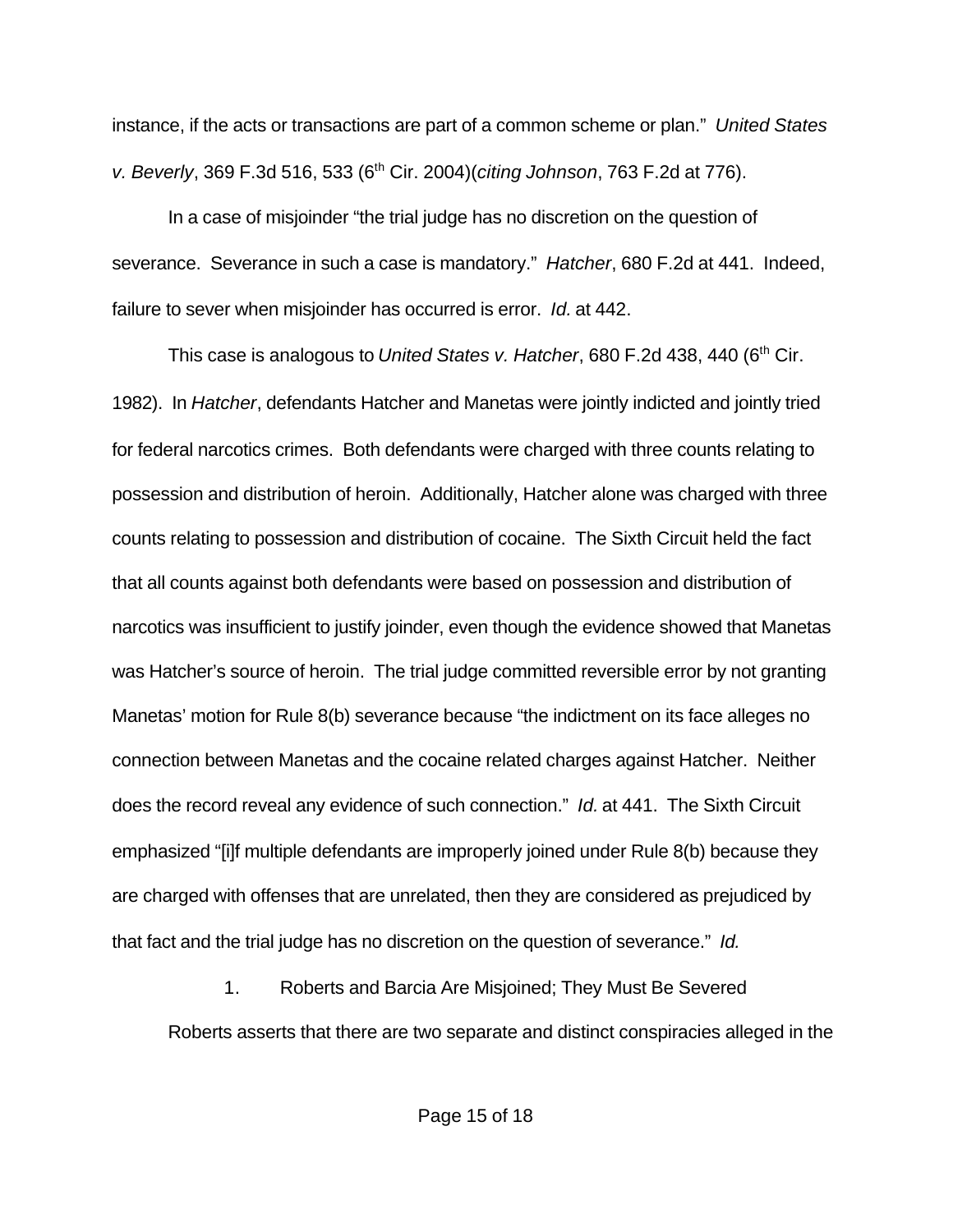Indictment. Barcia asserts that he is not alleged to have any connection to the only charged conspiracy, the Moldowan conspiracy. The Court agrees, as discussed *supra*. It is clear that the Roberts' charges are not related to the Hulet conspiracy. And, the offenses Barcia is charged with are not related to the Moldowan conspiracy. Indeed, the Indictment does not allege that Barcia has any connection to the Moldowan conspiracy, which encompasses many of the nine counts in the indictment.

As in *Hatcher*, the only connection between Roberts and many of the other counts in the Indictment is Marlinga, who is common to all defendants and all charges. Also, as in *Hatcher*, the only connection between Barcia and other counts in the Indictment is that Marlinga is common to all defendants and all charges. This alone is insufficient to establish joinder of charges related to the Hulet and Moldowan matters.

Thus, to the extent that Roberts is joined in a case involving the Hulet matter, misjoinder has occurred. And, to the extent that Barcia is joined in a case involving the Moldowan matter, misjoinder has occurred.

2. The Court Cannot Consider Efficiency in Rule 8(b) Motions

The Court recognizes the Government's interest in efficiency and conducting one trial. However, when addressing questions of Rule 8(b) joinder, the Court is not allowed to engage in "the balancing of judicial efficiency against the potential for prejudice." *Hatcher*, 680 F.2d at 442. As the Supreme Court noted in *United States v. Kotteakos*, 328 U.S. 750, 773 (1946):

True, this may be inconvenient for prosecution. But our Government is not one of mere convenience or efficiency. It too has a stake, with every citizen, in his being afforded our historic individual protections, including those surrounding criminal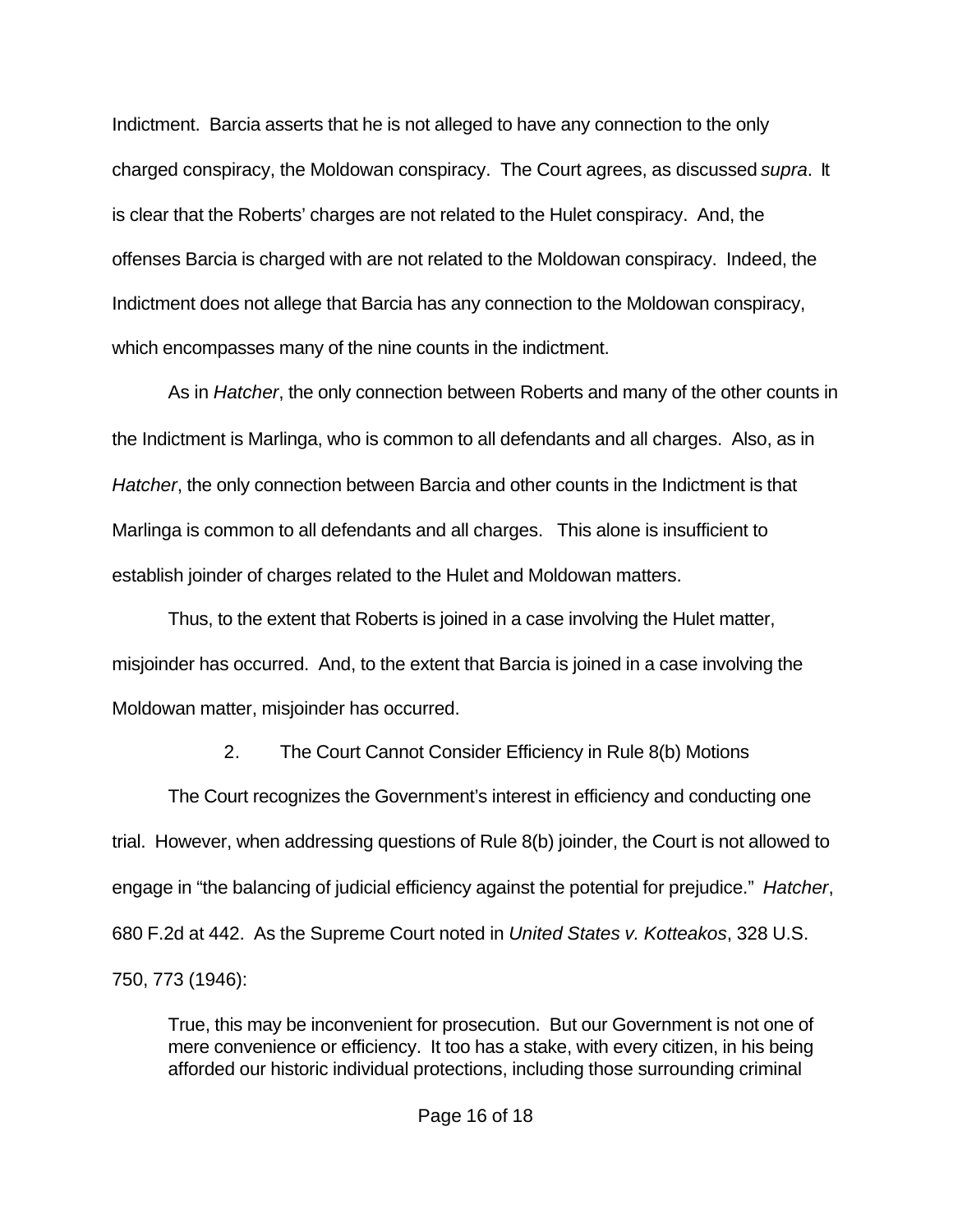trials.

As noted, *supra*, "the trial judge has no discretion on the question of severance." *Hatcher*, 680 F.2d at 441.

### *C. F.R.Cr.P. 14: Prejudicial Joinder*

At the hearing, counsel for Roberts and Barcia stated that their motions are limited to severance of counts related to the Hulet and Moldowan conspiracies. Given the Court's ruling on the Rule 8(b) motions, Roberts and Barcia's motions for severance and separate trials pursuant to F.R.Cr.P. 14(a) are moot.

### **IV. CONCLUSION**

For the reasons stated, the Court GRANTS Defendant Roberts' Motion to Reformulate Count One as Duplicitous, and ORDERS the Government to reformulate Count One. If the Government chooses to charge separate conspiracies, it must do so in separate Indictments. The Court GRANTS Defendants Roberts and Barcia's Motions for Severance pursuant to F.R.Cr.P. 8(b) because the two of them and their alleged offenses are misjoined. Roberts and Marlinga will be tried together, and Marlinga and Barcia will be tried together in a separate trial. Defendants Roberts and Barcia's Motions for Severance and Separate Trial pursuant to F.R.Cr.P. 14(a) are moot.

# **IT IS SO ORDERED.**

 /s/ Victoria A. Roberts **VICTORIA A. ROBERTS United States District Judge**